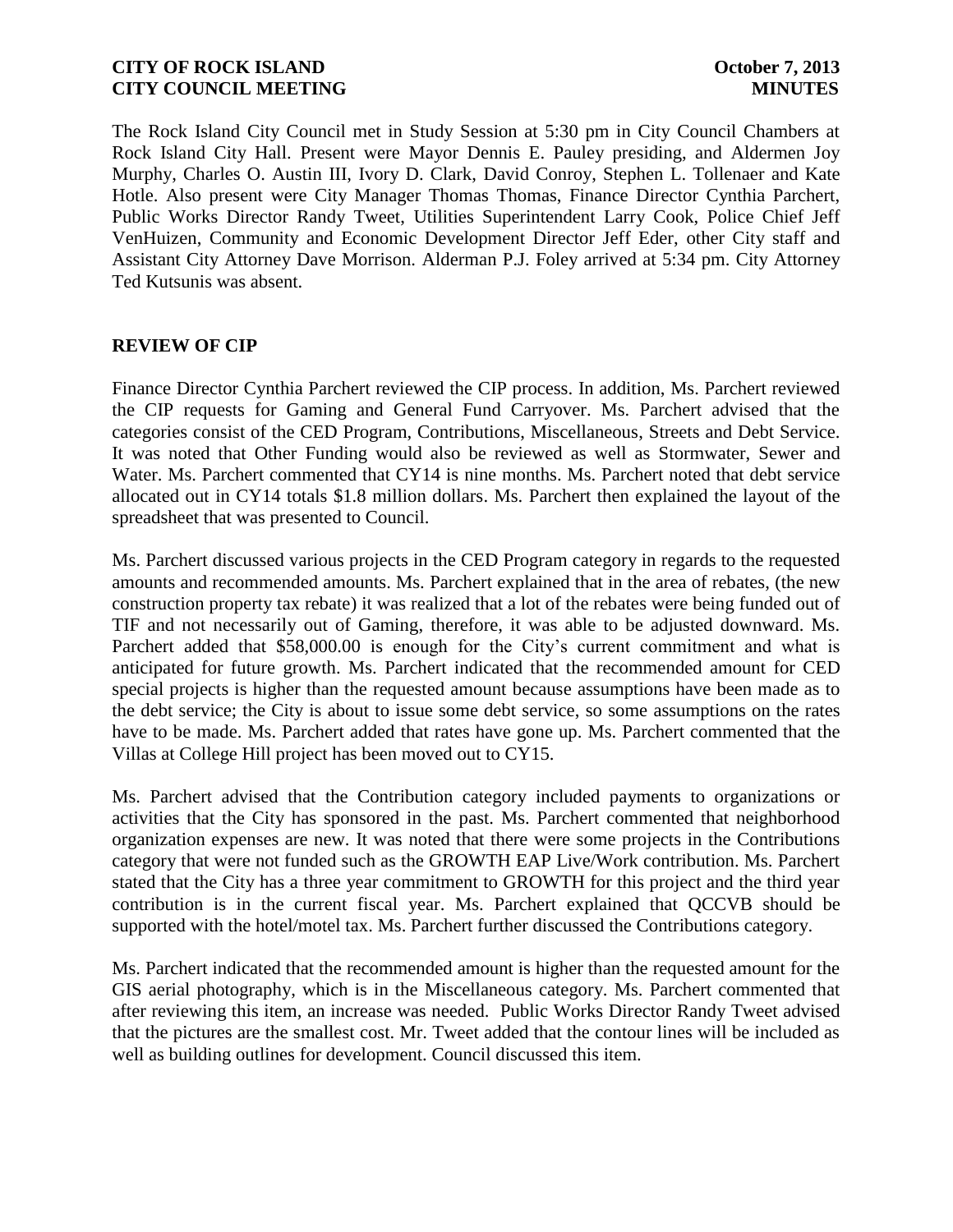Ms. Parchert stated that the amount requested for the 800 MHz radio system was more than the recommended amount due to being a three year payout commitment. Council discussed this item. Police Chief Jeff VenHuizen advised that the 800MHz radio system is the standardized platform that Police and Fire agencies are going to. Chief VenHuizen added that the next upgrade is to become P-25 compliant and that is a software upgrade. Chief VenHuizen further discussed this item.

Ms. Parchert discussed the Streets category stating that a lot of the projects that were in the CIP last year are for this year; anything added has been added to year five.

Ms. Parchert advised that the allocated combined total for Gaming and General Fund Carryover is approximately \$8.8 million dollars. Ms. Parchert also discussed various projects in Other Funding.

Stormwater, Sewer, and Water Utility projections and rate increases were discussed. Ms. Parchert advised that last year, there was not a rate increase for stormwater. Ms. Parchert added that a 3% increase is being recommended for this year. Council and Ms. Parchert further discussed this item. Ms. Parchert pointed out that there was not a rate increase for sewer last year. Ms. Parchert added that last year, this item was reviewed and it was determined to have a 3% increase for this year. However, after reviewing additional expenses, a 4% increase is being recommended. Council and Ms. Parchert further discussed sewer utility projections and recommended rate increases. Ms. Parchert stated that there was a 3% increase in water rates last year. Mayor Pauley pointed out that there was a 3% in December, but it was frozen for the next three years. Council discussed this issue. Ms. Parchert advised that there will be a need for some major repairs in this area and that is why a 4% increase is being recommended. Ms. Parchert added that Mr. Tweet will elaborate on some of the major repairs.

# **WATER PLANT FILTER BUILDING STUDY**

Public Works Director Randy Tweet advised that earlier this year, a filter building study was completed by CDM Smith at the water treatment plant. Mr. Tweet presented various aerial photos and provided background information on the water system, the processes, and on the filter building.

Mr. Tweet advised that the filter building was completed in 1910 (filters 1-10). Mr. Tweet added that in 1949, filters one through 10 were rehabbed and the sand was replaced with anthracite. It was noted that in 1961, filters 11 through 16 were added, and in 1968, the high lift pumps were upgraded.

Mr. Tweet explained that the three goals of the filter building study were to evaluate the condition of the filter building, and depending on the condition of the building develop filtration improvement options and prepare conceptual designs and cost estimates. Mr. Tweet indicated that the outside of the building is brick and approximately 30% of the building needs to be retuck pointed, but the building is solid. Mr. Tweet added that the inside of the building needs to be gutted and the plan is to bring it up to standards. Mr. Tweet pointed out that the heating, air-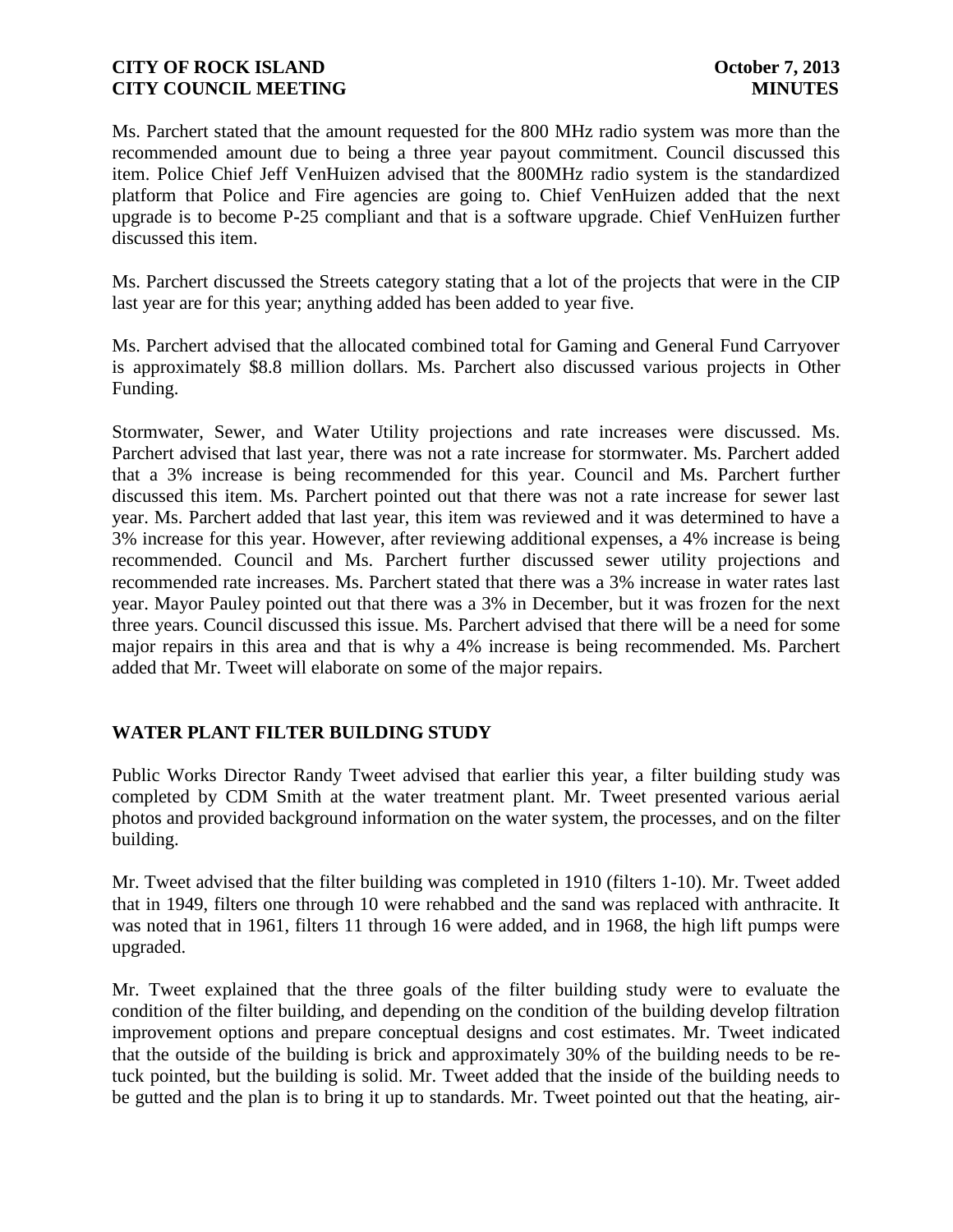conditioning and electrical are somewhat outdated, and the plumbing is not up to current EPA Standards; it is functional, but will require a complete overhaul. Mr. Tweet discussed the assessment of the filter internal control panels. Mr. Tweet stated that the internal control panels are the originals and most parts are either hard to obtain or obsolete. Mr. Tweet added that nothing is automated. Mr. Tweet advised that it is an old filtration system; it doesn't meet the Ten State Standards for filtration design and is in need of a full replacement. Mr. Tweet noted that the EPA Standards for water quality have always been met.

Mr. Tweet stated that a number of options were reviewed for new filtering. Mr. Tweet discussed the options. Mr. Tweet advised that CDM Smith has recommended two options, which include new gravity filters with intermediate pumping, which would be similar to the current operation or a new membrane system. Mr. Tweet added that staff would like to further pursue these two options. Council discussed the options.

Mr. Tweet advised that the cost for the new building is approximately \$22 to \$23 million dollars. The annual cost of operation for the standard gravity filtration is \$102,000.00 and the membrane filtration would be \$610,000.00 per year. Mr. Tweet further discussed the cost component.

Mr. Tweet stated that staff is recommending to proceed with the plans to construct a new water plant filtration building. Mr. Tweet explained that a pilot study would be completed for filter types in CY14. Mr. Tweet added that in the fall of CY14, there would be a recommendation for the filter type and in CY15, a selection for a construction firm for engineering work would begin, followed by the construction of a new water plant filtration facility in CY16 through CY18.

Council discussed Mr. Tweet's presentation as it related to the condition of the inside of the building, internal controls, cost and filter types. Utilities Superintendent Larry Cook discussed both types of filtration - gravity and membranes. Mr. Tweet and Council discussed the Ten State Standards and EPA Standards as it related to filtration systems and water quality.

### **ADJOURNMENT**

A motion made by Alderman Conroy and seconded by Alderman Murphy to adjourn the meeting carried by the following Aye and No vote. Those voting Aye being; Alderman Murphy, Alderman Austin, Alderman Clark, Alderman Conroy, Alderman Foley, Alderman Tollenaer and Alderman Hotle; those voting No, none. The meeting was adjourned at 6:41 pm.

> \_\_\_\_\_\_\_\_\_\_\_\_\_\_\_\_\_\_\_\_\_\_\_\_\_\_\_\_\_\_ Aleisha L. Patchin, City Clerk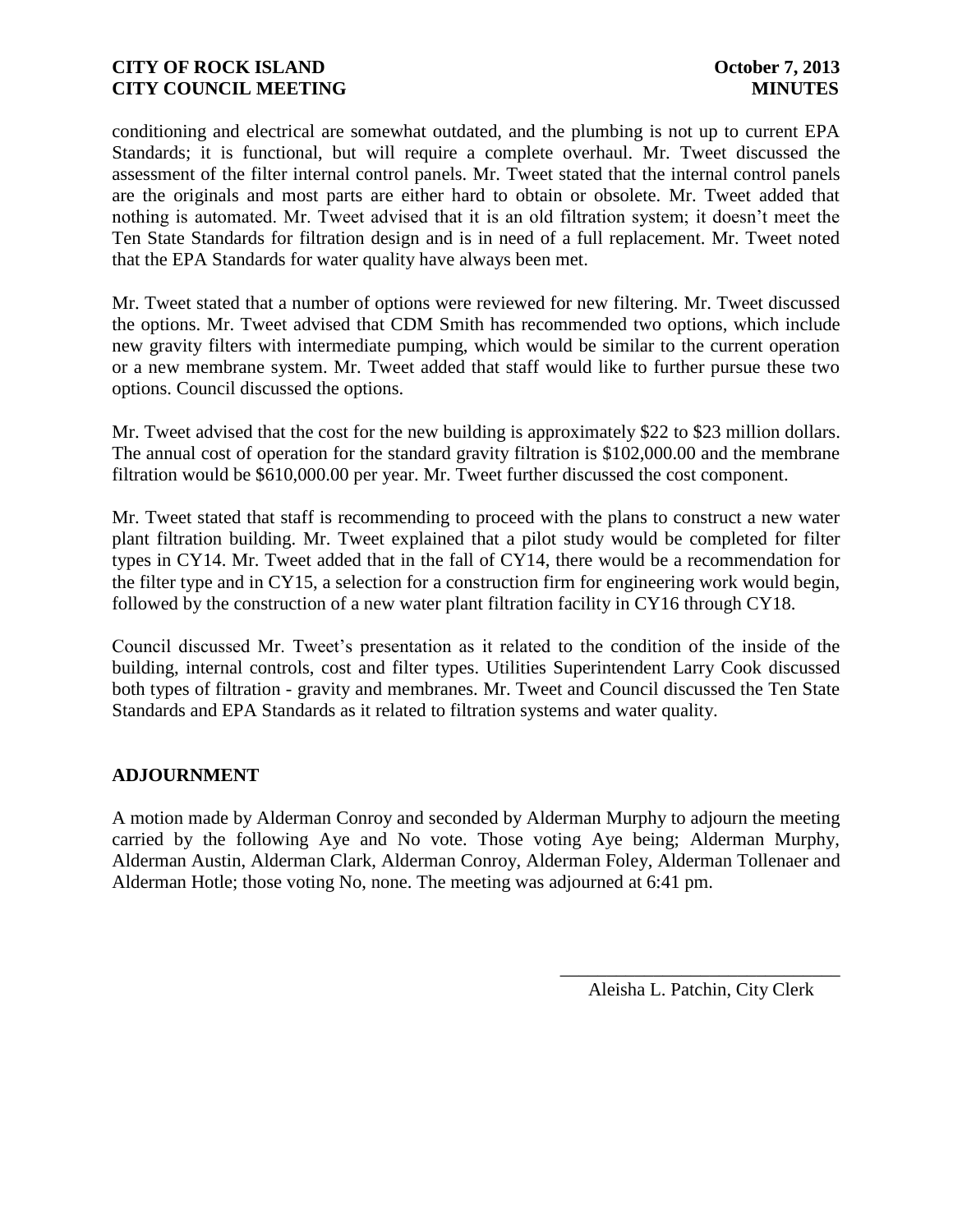Rock Island City Council met in regular session at 6:45 pm in Council Chambers of Rock Island City Hall. Present were Mayor Dennis E. Pauley presiding, and Aldermen Joy Murphy, Charles O. Austin III, Ivory D. Clark, David Conroy, P.J. Foley, Stephen L. Tollenaer and Kate Hotle. Also present were City Manager Thomas Thomas and Assistant City Attorney Dave Morrison. City Attorney Ted Kutsunis was absent.

### Introductory Proceedings

Mayor Pauley called the meeting to order and led in the Pledge of Allegiance. Alderman Clark gave the Invocation.

## Agenda Item #5 **Minutes of the meeting of September 23, 2013.**

A motion was made by Alderman Foley and seconded by Alderman Murphy to approve the minutes of the meeting of September 23, 2013 as printed. The motion carried by the following Aye and No vote; those voting Aye being; Alderman Murphy, Alderman Austin, Alderman Clark, Alderman Conroy, Alderman Foley, Alderman Tollenaer and Alderman Hotle; those voting No, none.

### Agenda Item #6 **Update Rock Island by Mayor Pauley.**

Mayor Pauley stated that the City of Rock Island is providing free leaf collection for its residential refuse customers from Monday, October  $14<sup>th</sup>$  through Friday, December  $6<sup>th</sup>$ . Free bags will be available at City Hall and other locations beginning Monday, October  $7<sup>th</sup>$ . Mayor Pauley commented that residents do not have to be participants in the Yard Waste Subscription Service to use this leaf collection service and they do not have to place a yard waste sticker on the bags of leaves.

Mayor Pauley advised that the City of Rock Island Public Works Department is currently conducting the Fall Fire Hydrant Flushing Program. The Mayor added that crews will be flushing hydrants until approximately the end of October. Mayor Pauley explained that the purpose of this program is to help maintain water quality standards and the fire protection system. It was noted that citizens may experience brief periods of discolored water or low pressure which is normal during flushing operations. Questions, please call the Public Works Department at (309) 732-2200.

Mayor Pauley stated that the Quad City  $20<sup>th</sup>$  Annual Hero Awards Banquet will be on Thursday, October  $10^{th}$  at the Plumbers and Pipefitters Local 25, 4600  $46^{th}$  Avenue in Rock Island. The Mayor added that this is the CCC's major fundraiser that supports its programs and services. Mayor Pauley commented that you and your neighbors are invited to attend this fun and exciting event! It was noted that tickets are \$25 each and \$200 for a table of 8. Call CCC at (309) 786- 0345 for your tickets and be a part of the  $20<sup>th</sup>$  annual event!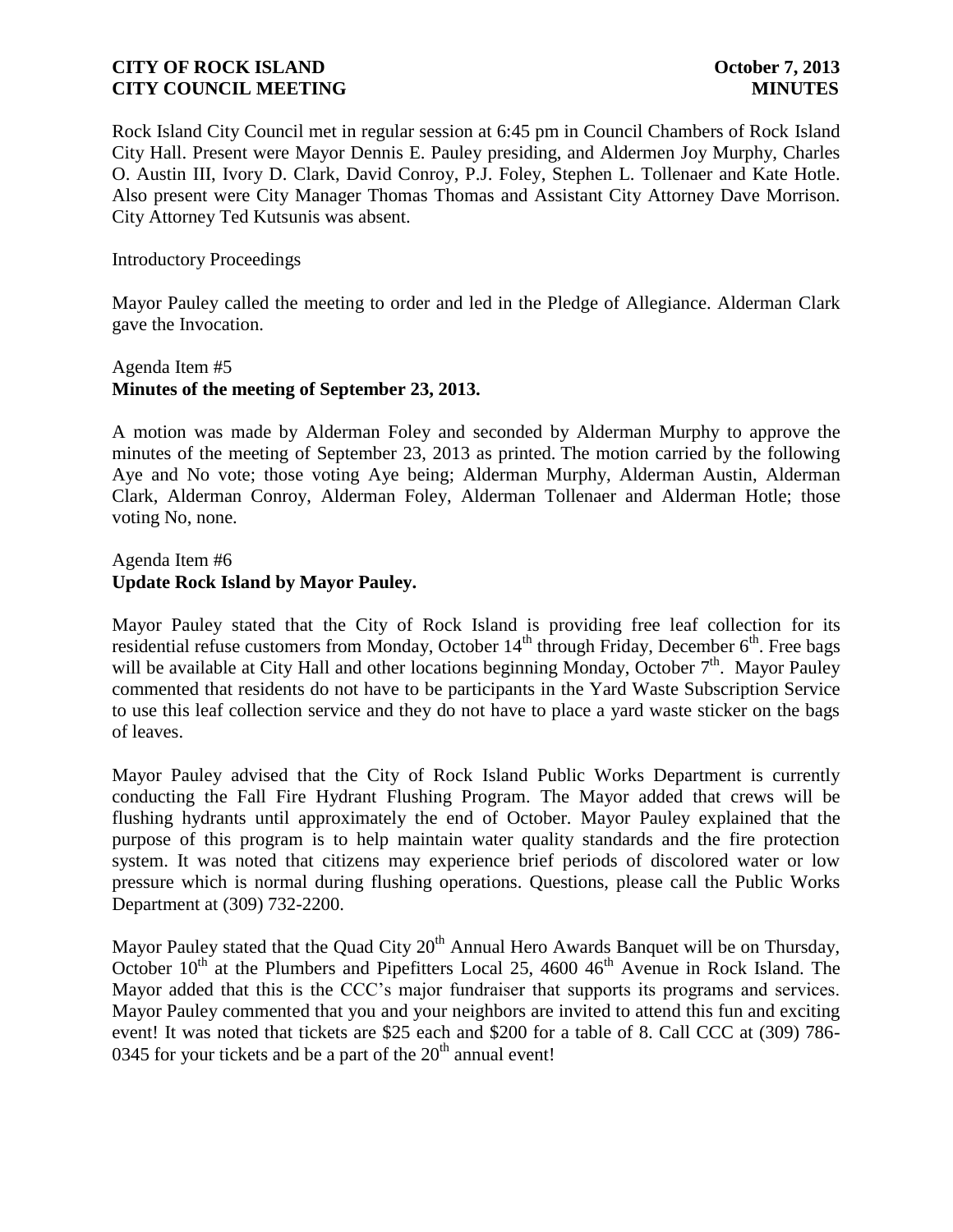Mayor Pauley indicated that a Trivia Night helping children to love reading at the Rock Island Public Library will be held from 6:30 pm to 9:30 pm, Wednesday, October  $16<sup>th</sup>$  at the Quad City Botanical Center,  $2525\,4^{\text{th}}$  Avenue. Mayor Pauley stated that the event raises money for a special fund set up to support children's services and materials at the Rock Island Public Library. The cost to play is \$10 per person, or \$80 for a table of eight. The Mayor added that players may bring light snacks to share with their table. By request of the Botanical Center, please do not bring hot dishes, coolers or carry-in beverages. A cash bar will be available. Mayor Pauley advised that to reserve as a team or individual player, please call the Rock Island Library at (309) 732-7305 or email [kerns.kellie@rigov.org.](mailto:kerns.kellie@rigov.org) All proceeds go to the Rock Island Library Foundation, a 501c3 organization.

Mayor Pauley stated that the Rock Island Parks Department is looking for evergreen trees to be donated for holiday decorations. Trees should be no larger than 25 feet tall and clear of all structures. Mayor Pauley advised that crews will come and remove the tree; however it is up to the homeowner to have the stump removed. Mayor Pauley added that trees nearest to the maintenance facility will be considered first then further out on an as-need basis. If you have a tree you would like to donate, please call (309) 732-7261.

#### Agenda Item #7

### **Public Hearing on the Citizen's Advisory Committee recommendations for Fiscal Year 2014-2015 Community Development Block Grant (CDBG) monies and Gaming Funds.**

Mayor Pauley closed the regular meeting at 6:49 pm and opened a Public Hearing on the Citizen's Advisory Committee recommendations for Fiscal Year 2014-2015 Community Development Block Grant (CDBG) monies and Gaming funds.

Mayor Pauley inquired upon Chairman Kevin Nolan of the Citizen's Advisory Committee to present the committee's recommendations for allocation of Community Development Block Grant (CDBG) monies and Gaming funds. Mr. Nolan stated that the Citizen's Advisory Committee has completed reviewing applications for the Community Development Block Grants and the Social Service Gaming Funds Program for the 2014/2015 Fiscal Year. Mr. Nolan added that the budgets offer a plan to disburse these monies in a way that maintains and improves the housing, economic and social condition of the City. Mr. Nolan commented that the committee has budgeted for a \$810,033.00 allocation of Block Grant funds based on the forecast from CED Director Jeff Eder. Mr. Nolan advised that \$83,640.00 of Gaming revenue will also provide assistance to social service agencies delivering aid to the citizens of Rock Island.

 Mr. Nolan advised that the projected block grant funds fail to meet the requested administrative and program costs of the City. Mr. Nolan added that it is hoped that General Funds are available to cover this shortfall in code enforcement and housing programs as these elements are important to the housing needs in Rock Island. Mr. Nolan indicated that per Council's request, the CAC funded the Martin Luther King Center at the maximum level that the center applied for. Mr. Nolan commented that the committee recommends funding 20 of the 28 petitioning agencies with the Gaming revenue. Mr. Nolan added that the committee allocated \$83,640.00 in Gaming funds, which is 1.5% of Gaming revenues, which is the amount of funding that was communicated publicly to the general public and to the committee through the CDBG and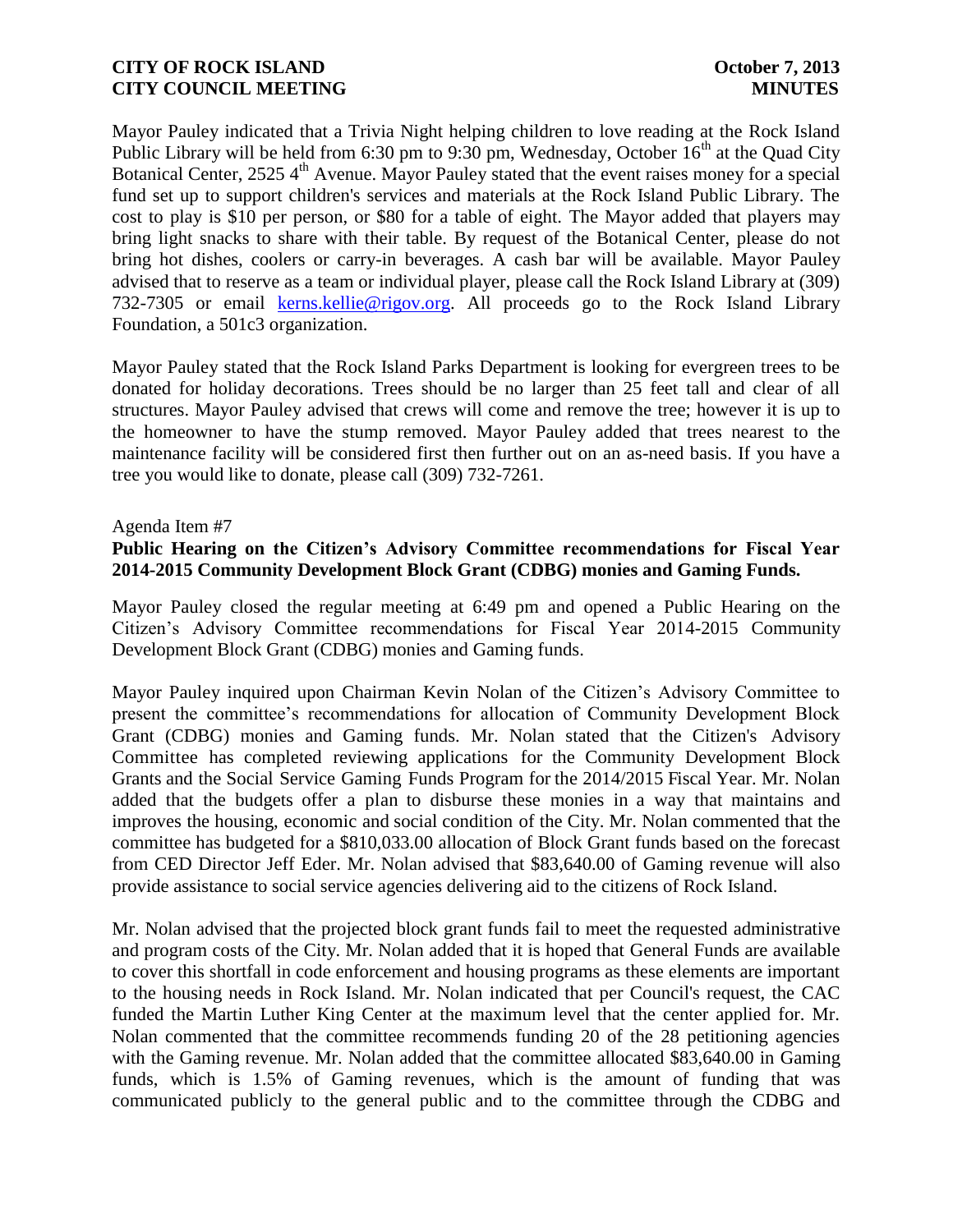Gaming grant application. Mr. Nolan added that it is hoped that Council funds these programs at the allocated amount this year. Mr. Nolan stated that the committee requests that a motion be made at some point in the future to adjust the Gaming funds to 1.5%.

Alderman Conroy requested a synopsis of each program in regards to the requests. Community and Economic Development Director Jeff Eder stated that staff would submit the information. Council and Mr. Eder discussed CDBG funding and Gaming dollars as it related to the agencies' requests and eligibility.

Mayor Pauley stated that the funding process would have to be discussed prior to voting on this item next week.

Council further discussed CDBG funds and the Gaming recommendations. Alderman Austin stated that this is a policy that Council voted on, adopted and approved concerning the \$50,000.00. Alderman Austin advised that he will approve up to that amount but not beyond it.

Mayor Pauley advised that in regards to the CDBG funds, it used to be a lot higher. The Mayor stated that 1.5% was allowed to go to social services. The Mayor pointed out that right now, the City has less than \$900,000.00 in CDBG funds and that would be about \$13,500.00. Mayor Pauley advised that since most of that money was put into the MLK Center; it was stated that some money would be taken out of Gaming, which is \$50,000.00. Mayor Pauley pointed out that it was never allocated as a percentage; it was allocated as a specific number. Mayor Pauley added that somebody somehow has tied 1.5% to the Gaming dollars, which was never intended to be done. Mayor Pauley advised that these issues have to be straightened out prior to next week's vote. Mayor Pauley reiterated that it was 1.5% of CDBG funds and not 1.5% of Gaming funds.

Council and Mr. Nolan further discussed the Gaming component as it related to the amount of funding.

Mayor Pauley inquired as to whether there was anyone that wished to speak in favor of the recommendations from the Citizen's Advisory Committee. No one stepped forward.

Mayor Pauley then inquired as to whether there was anyone that wished to speak in opposition to the recommendations from the Citizen's Advisory Committee. No one stepped forward.

With no persons present to speak on the Citizen's Advisory Committee recommendations for Fiscal Year 2014-2015 Community Development Block Grant (CDBG) monies and Gaming funds, Mayor Pauley closed the Public Hearing and reconvened the regular meeting at 7:03 pm. Mayor Pauley stated that final decisions on the CDBG and Gaming allocations will be made on Monday, October 14, 2013 at the regular Council meeting.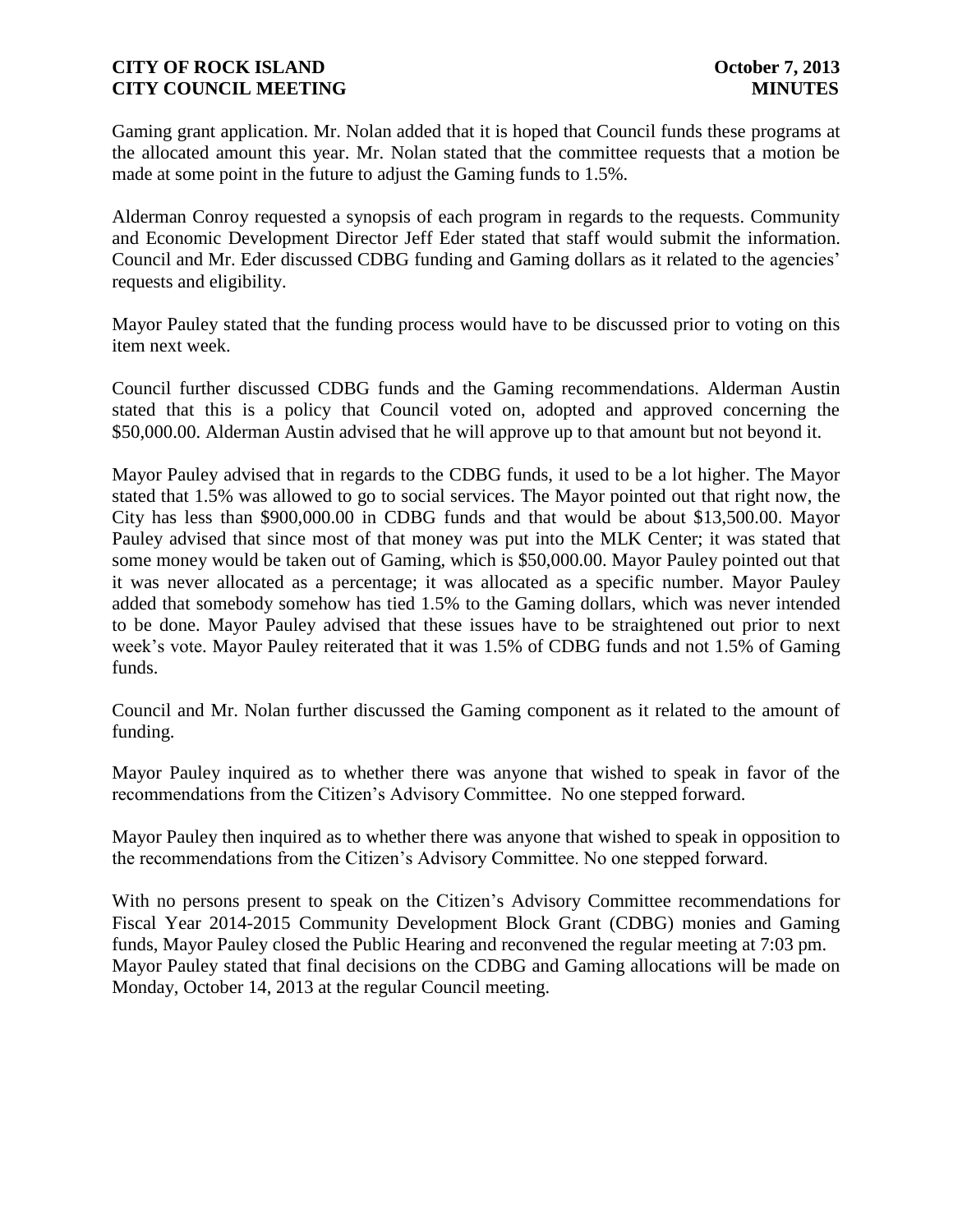Agenda Item #8 **CLAIMS**

It was moved by Alderman Austin and seconded by Alderman Hotle to accept the following reports and authorize payments as recommended. The motion carried by the following Aye and No vote; those voting Aye being; Alderman Murphy, Alderman Austin, Alderman Clark, Alderman Conroy, Alderman Foley, Alderman Tollenaer and Alderman Hotle; those voting No, none.

a. Report from the Human Resources Department regarding payment in the amount of \$6,026.51 to Kutsunis and Weng P.C. for legal services rendered for the month of September 2013.

b. Report from the Human Resources Department regarding payment in the amount of \$500.00 to James Hutchings for General Liability claim and payment in the amount of \$500.00 to John Enlow for General Liability claim.

c. Report from the Information Technology Department regarding payment in the amount of \$18,503.87 to Active Network, Inc. for the annual maintenance fee for Park and Recreation software.

d. Report from the Public Works Department regarding payment in the amount of \$53,970.21 to Brandt Construction Company for an emergency sanitary sewer repair on  $25<sup>th</sup>$  Avenue between  $27<sup>th</sup>$  and  $30<sup>th</sup>$  Street.

e. Report from the Public Works Department regarding payment in the amount of \$30,133.50 to DrinkerBiddle & Reath for legal services provided for the Wastewater Treatment System project.

f. Report from the Public Works Department regarding payment #4 in the amount of  $$298,579.76$  to Walter D. Laud for services provided for the  $5<sup>th</sup>$  Street Reconstruction:  $18<sup>th</sup>$  Avenue to  $26<sup>th</sup>$  Avenue project.

g. Report from the Public Works Department regarding payment #24 in the amount of \$1,501,275.79 to Civil Constructors, Inc. for services provided for the Wet Weather Treatment System project.

#### Agenda Item #9

## **Claims for the weeks of September 20 through September 26 in the amount of \$907,678.48 and September 27 through October 3 in the amount of \$486,910.63.**

Alderman Murphy moved and Alderman Foley seconded to allow the claims. The motion carried by the following Aye and No vote; those voting Aye being; Alderman Murphy, Alderman Austin, Alderman Clark, Alderman Conroy, Alderman Foley, Alderman Tollenaer and Alderman Hotle; those voting No, none.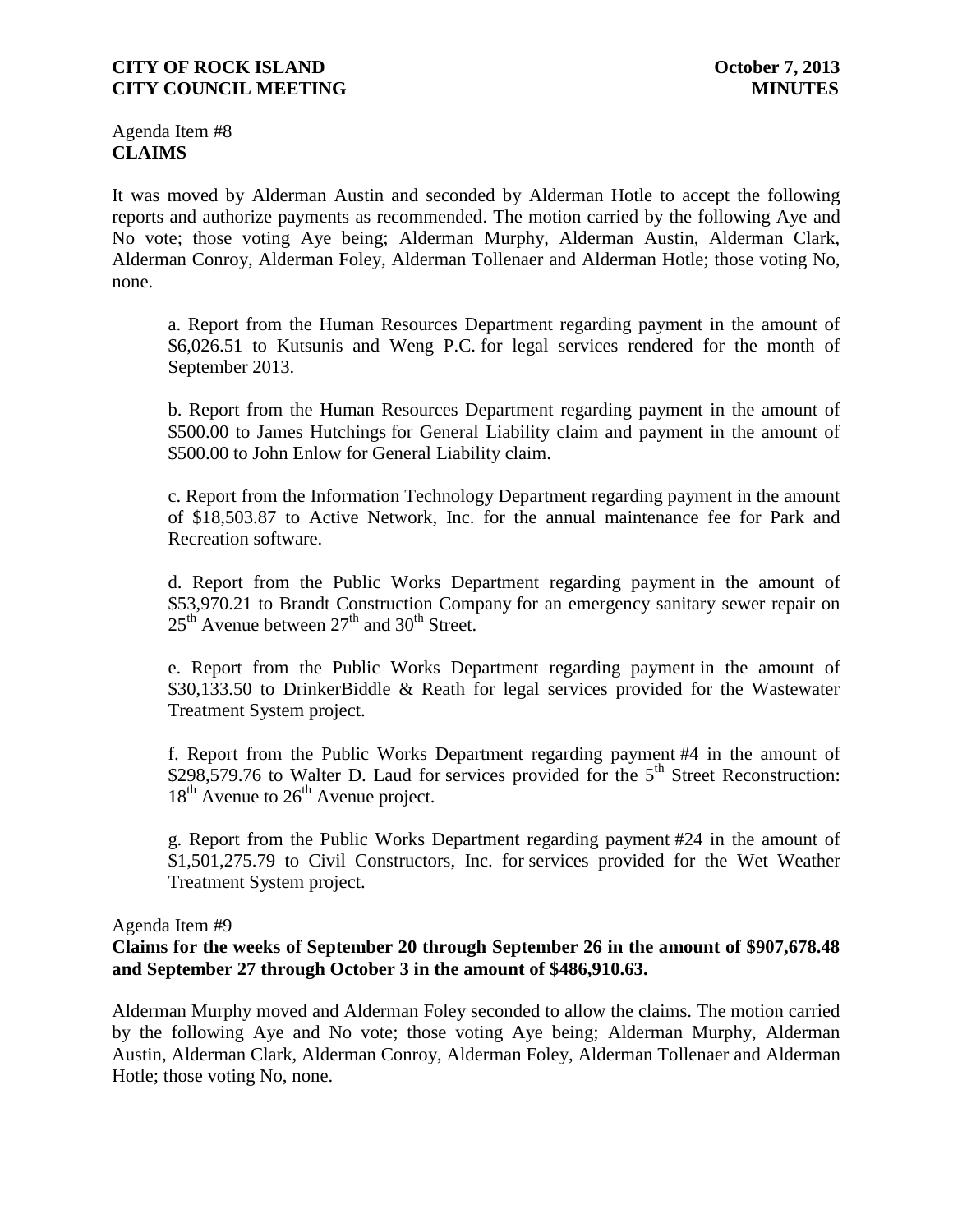#### Agenda Item #10

# **Payroll for the weeks of September 16 through September 29 in the amount of \$1,284,106.43.**

It was moved by Alderman Foley and seconded by Alderman Hotle to allow the payroll. The motion carried by the following Aye and No vote; those voting Aye being; Alderman Murphy, Alderman Austin, Alderman Clark, Alderman Conroy, Alderman Foley, Alderman Tollenaer and Alderman Hotle; those voting No, none.

### Agenda Item #11

## **Report from the Community and Economic Development Department regarding the purchase of four tax auction properties in the amount of \$3,167.50.**

Alderman Foley moved and Alderman Conroy seconded to approve the purchase as recommended, authorize the City Manager to execute the contract documents and refer to the City Attorney for an ordinance. The motion carried by the following Aye and No vote; those voting Aye being; Alderman Murphy, Alderman Austin, Alderman Clark, Alderman Conroy, Alderman Foley, Alderman Tollenaer and Alderman Hotle; those voting No, none.

### Agenda Item #12

**Report from the Community and Economic Development Department regarding bids for the demolition of three commercial properties at 509, 517 and 545 12th Street and one residential property at 1220 6th Avenue, recommending the bid be awarded to Holst Trucking and Excavating in the amount of \$66,800.00.** 

It was moved by Alderman Clark and seconded by Alderman Foley to award the bid as recommended and authorize the City Manager to execute the contract documents. The motion carried by the following Aye and No vote; those voting Aye being; Alderman Murphy, Alderman Austin, Alderman Clark, Alderman Conroy, Alderman Foley, Alderman Tollenaer and Alderman Hotle; those voting No, none.

#### Agenda Item #13

## **Report from the Public Works Department regarding a proposal from Gilbane Building and Valley Construction for construction management services for construction of the new Police Station in the amount of \$1,689,100.00.**

Alderman Conroy moved and Alderman Hotle seconded to approve the proposal as recommended and authorize the City Manager to execute the contract documents.

Discussion followed. Alderman Conroy requested a timeline of when a design would be submitted and a review of the design. Alderman Conroy advised that he would like to know when all of this will happen.

City Manager Thomas stated that staff will come to Council next week with the  $1<sup>st</sup>$  design.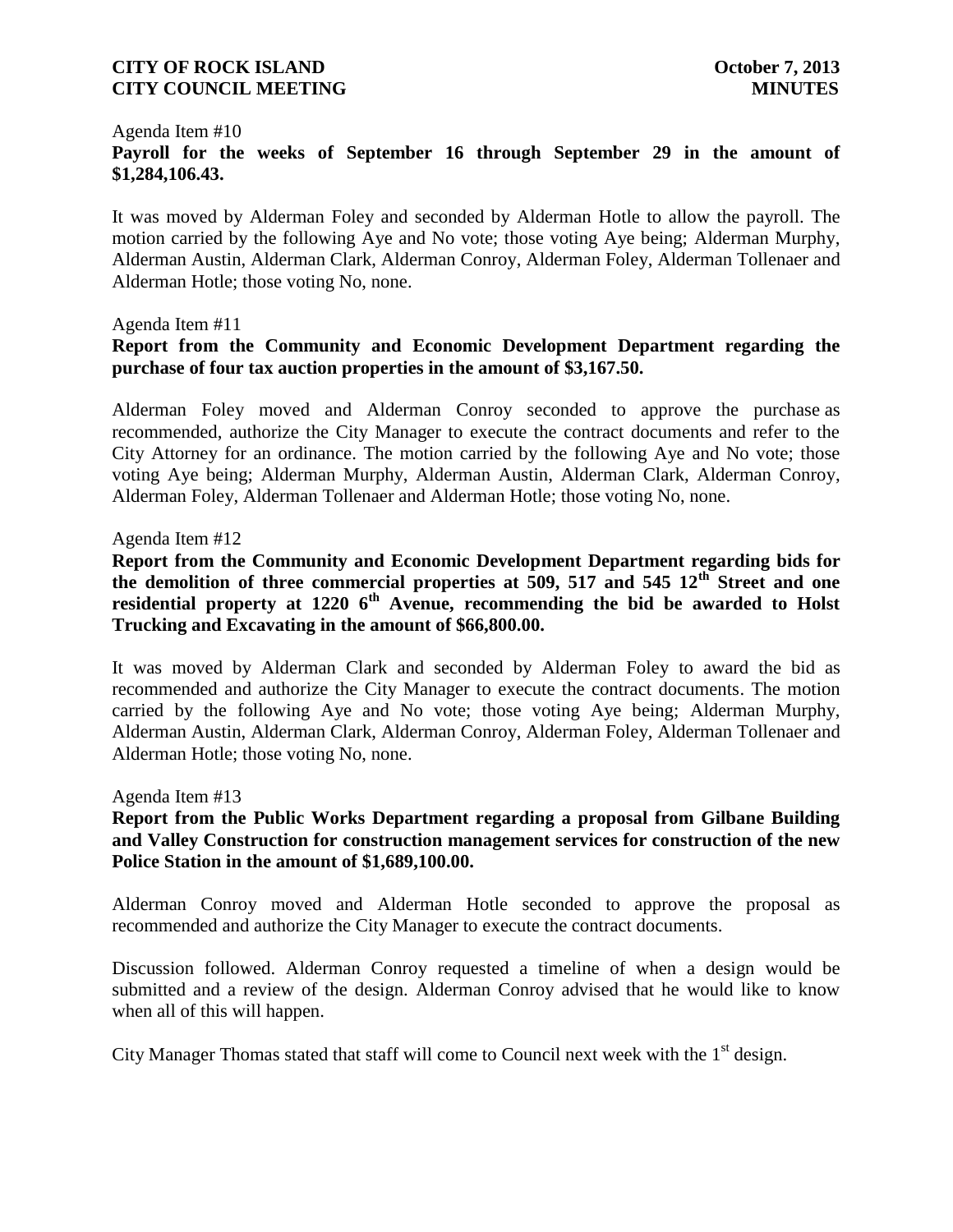After discussion, the motion carried by the following Aye and No vote; those voting Aye being; Alderman Murphy, Alderman Austin, Alderman Clark, Alderman Conroy, Alderman Foley, Alderman Tollenaer and Alderman Hotle; those voting No, none.

### Agenda Item #14

## **Report from the Information Technology Department regarding agreements with the Village of Milan and PEG Broadband, Inc. for fiber use**.

It was moved by Alderman Hotle and seconded by Alderman Murphy to approve the agreements as recommended and authorize the City Manager to execute the contract documents. The motion carried by the following Aye and No vote; those voting Aye being; Alderman Murphy, Alderman Austin, Alderman Clark, Alderman Conroy, Alderman Foley, Alderman Tollenaer and Alderman Hotle; those voting No, none.

### Agenda Item #15

## **Report from the Community and Economic Development Department regarding a lease termination agreement with DG Retail, LLC in the amount of \$1.00.**

Alderman Hotle moved and Alderman Conroy seconded to approve the agreement as recommended, allow minor attorney modifications and authorize the City Manager to execute the contract documents. The motion carried by the following Aye and No vote; those voting Aye being; Alderman Murphy, Alderman Austin, Alderman Clark, Alderman Conroy, Alderman Foley, Alderman Tollenaer and Alderman Hotle; those voting No, none.

#### Agenda Item #16

## **Report from the Community and Economic Development Department regarding an addendum to the agreement with EnviroNet, Inc. related to Phase II environmental site assessment for the new Police Station in the amount of \$12,500.00.**

It was moved by Alderman Foley and seconded by Alderman Clark to approve the addendum as recommended and authorize the City Manager to execute the contract addendum. The motion carried by the following Aye and No vote; those voting Aye being; Alderman Murphy, Alderman Austin, Alderman Clark, Alderman Conroy, Alderman Foley, Alderman Tollenaer and Alderman Hotle; those voting No, none.

#### Agenda Item #17

**Report from the Community and Economic Development Department regarding an Ordinance approving a redevelopment agreement with Riverview Lofts, LLC, subject to minor attorney modifications and authorizing the City Manager to execute the contract documents.**

Alderman Hotle moved and Alderman Foley seconded to consider, suspend the rules and pass the ordinance.

Discussion followed. Alderman Austin inquired as to whether there were pictures of this item.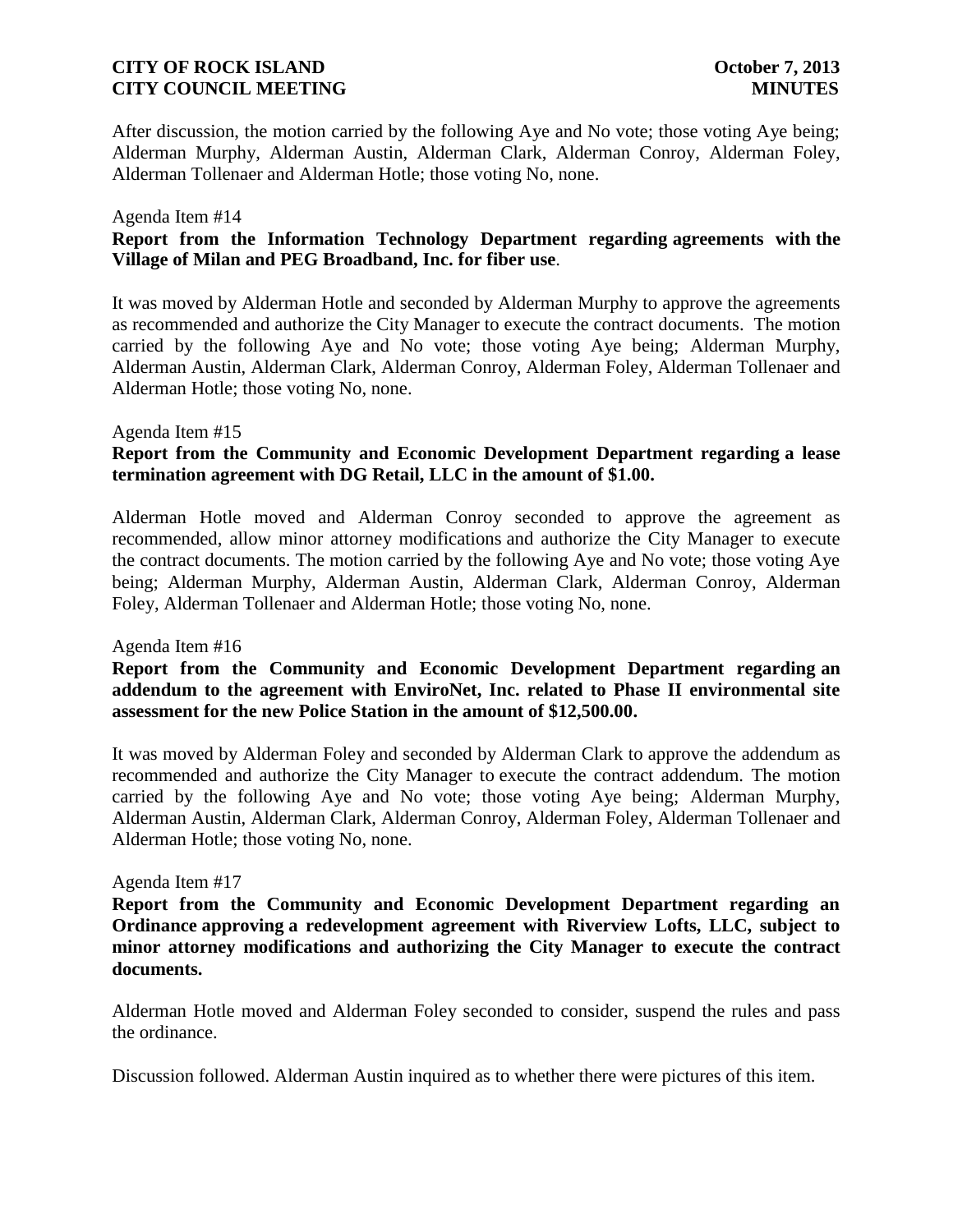Community and Economic Development Director Jeff Eder inquired upon developer Mark Roemer to step forward. Mr. Eder stated that the outside is not going to change drastically with the exception of adding balconies to each of the units.

Mark Roemer of 4 Summer Place, Bettendorf, IA stepped forward. Mr. Roemer distributed design layouts of Riverview Lofts. Mr. Roemer stated that apartments will be on floors two through six and there will be five commercial spaces on the main floor. Mr. Roemer added that he is actively looking for tenants for two commercial spaces. Mr. Roemer commented that everyone but two tenants will be displaced and he will find spots for them to relocate. Mr. Roemer advised that there will be 44 units, which will be market rate and it will be a mix between one, two and three bedrooms. Mr. Roemer stated that a deck will be constructed on the rooftop. Mr. Roemer further discussed this item.

Council discussed cost as it related to the apartments and TIF. Council also discussed the parking component.

After more discussion, the motion carried by the following Aye and No vote; those voting Aye being; Alderman Murphy, Alderman Austin, Alderman Clark, Alderman Conroy, Alderman Foley, Alderman Tollenaer and Alderman Hotle; those voting No, none.

### Agenda Item #18

**Report from the Human Resources Department regarding a proposed Resolution for the adoption of IMRF Form 6.74 that includes taxable expense allowances reported as IMRF earnings for current and past employees receiving a car allowance from the City.**

It was moved by Alderman Murphy and seconded by Alderman Hotle to approve the recommendation as stated and adopt the resolution.

Discussion followed. Alderman Conroy requested that this item be explained.

Human Resources Director John Thorson advised that IMRF conducted an audit on August 21<sup>st</sup> and August  $22<sup>nd</sup>$ . Mr. Thorson stated that IMRF is indicating that the car allowance that has been paid to department directors and the former city manager since cars were taken away back in 2003 is considered taxable income, but not considered pensionable income for IMRF purposes even though the City has been paying the pension amount on this since that time period. Mr. Thorson stated that to make this done properly according to IMRF's perspective, this document has to be approved and signed by the Council.

Council discussed this issue. Alderman Conroy inquired as to whether every city does it this way. Mr. Thorson stated that he was not sure how other cities handle this issue.

Alderman Austin stated that there are two choices and inquired as to which choice is the better financial arrangement for the City.

Mr. Thorson advised that the City has been paying pension on this amount since its inception and it is somewhat cost neutral looking forward. Mr. Thorson added that if they are not paying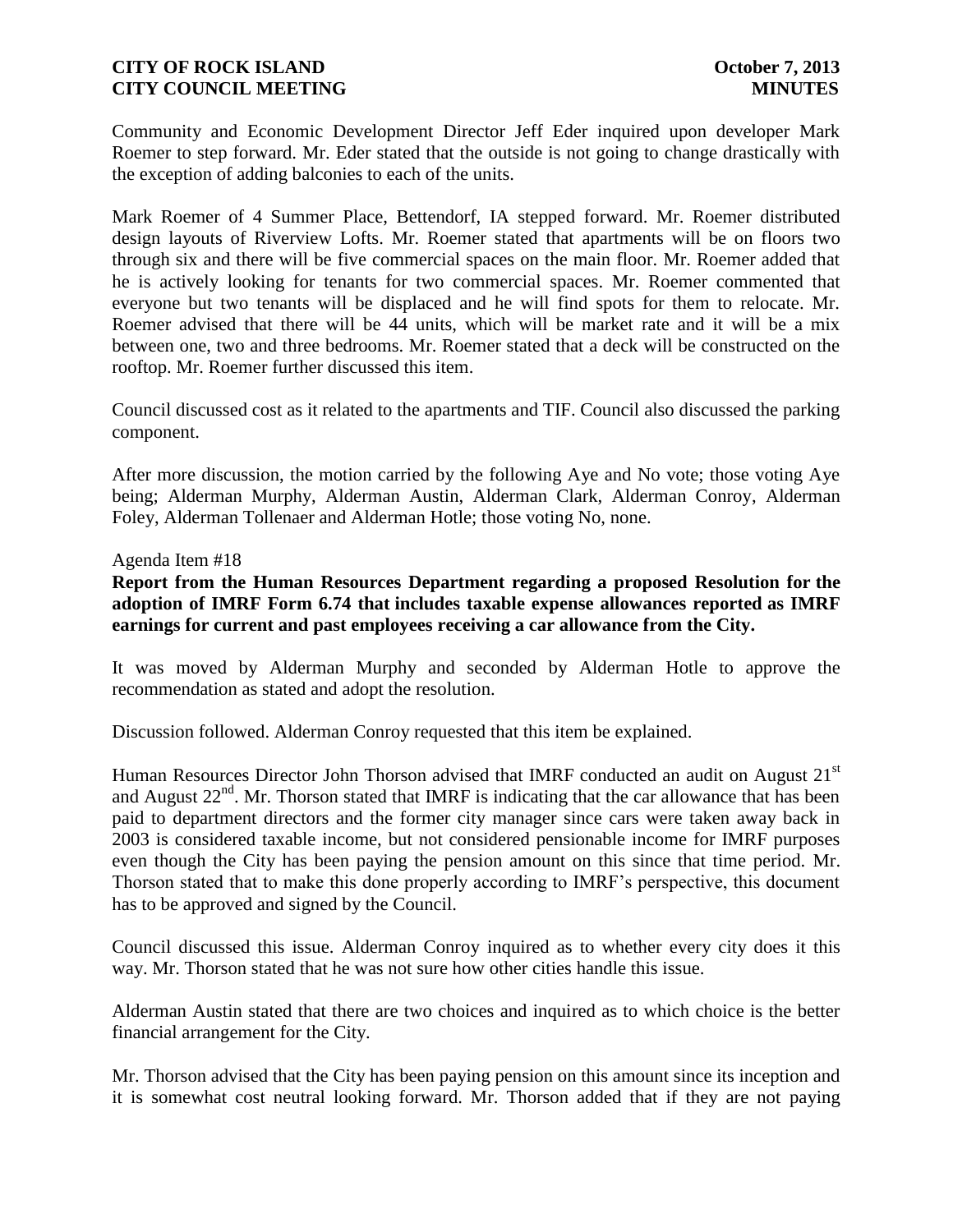pension on it going forward, it would be less money to the City for overall pension. Mr. Thorson indicated that there are eight department directors that receive \$400.00 per month and it is roughly \$37,000.00 to \$38,000.00 per year. Mr. Thorson stated that if this is not approved, that income will not be considered pensionable for the people who are eligible for the car allowance.

After more discussion, Alderman Hotle withdrew her second and Alderman Murphy withdrew her motion.

Mayo Pauley inquired as to whether there was a motion for Agenda Item #18. No motion came forward. Mayor Pauley inquired again as to whether there was a motion for Agenda Item #18. With no motion coming forward, Agenda Item #18 died for a lack of a motion.

### Agenda Item #19

**Report from the Mayor regarding appointments and reappointments to the Library Board, Rock Island Housing Authority, Property Maintenance Board of Appeals, Plumbing Code Board of Appeals, Mechanical Code Board of Appeals, Building Board of Appeals and the Martin Luther King Jr. Center Board.**

Alderman Foley moved and Alderman Austin seconded to approve the appointments and reappointments as recommended. The motion carried by the following Aye and No vote; those voting Aye being; Alderman Murphy, Alderman Austin, Alderman Clark, Alderman Conroy, Alderman Foley, Alderman Tollenaer and Alderman Hotle; those voting No, none.

Carol Horstmann was appointed to the Library Board for a three year term expiring on April 30, 2016.

Terry Brooks and Rev. Joseph Williamson III were reappointed to the Rock Island Housing Authority for five year terms expiring on October 10, 2018.

Greg Harmon and Diane Oestreich were reappointed to the Property Maintenance Board of Appeals for three year terms expiring in July of 2016.

Brent Husser and Reaksa Toum were appointed to the Plumbing Code Board of Appeals with terms to expire on July 25, 2016. Dan Bruner, Bill Kale, Alan Spears, James T. Lowry Jr. and Rick Runge were reappointed to the Plumbing Code Board of Appeals for three year terms expiring on July 25, 2016.

Brent Husser and Kevin Lesthaeghe were appointed to the Mechanical Code Board of Appeals with terms expiring on July 25, 2016. James Maynard Jr., Gary Miner, J. Carroll Pearson and Daniel Widdell were reappointed to the Mechanical Code Board of Appeals for three year terms expiring on July 25, 2016.

Andy Powell, David Andich and Kevin Gross were appointed to the Building Board of Appeals with terms expiring in 2016. Jeff Dismer and Tim Nonneman were reappointed to the Building Board of Appeals for three year terms expiring in July of 2016.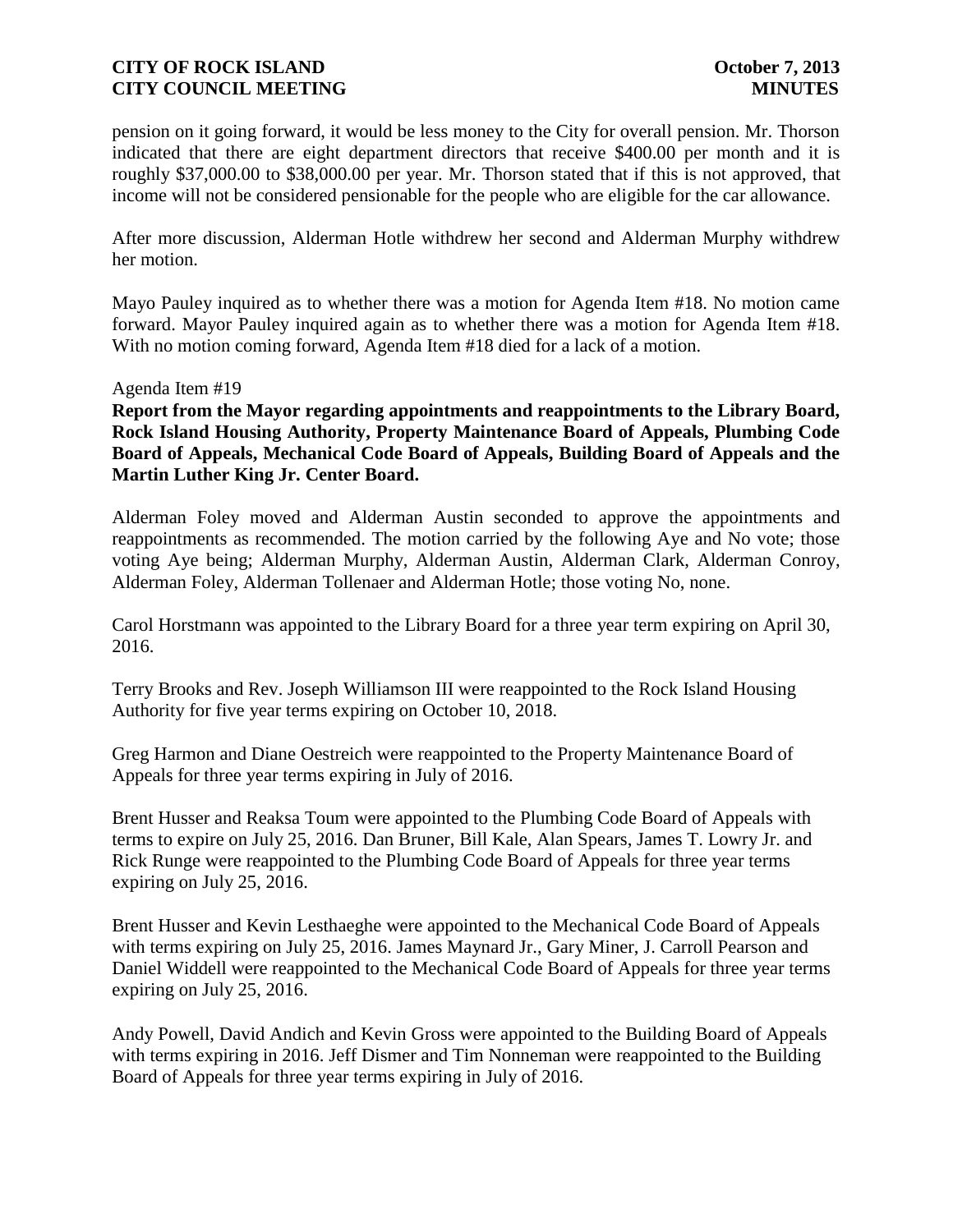Jim Kerr and Don Payton were appointed to the Martin Luther King Jr. Center Board for three year terms expiring in January of 2016. John Thorson and Ed Yancy were reappointed to the Martin Luther King Jr. Center Board for three year terms expiring on January 31, 2016.

### Agenda Item #20

# **Report from the City Clerk regarding a request for a Street Closing at 28th Street between 28th Avenue and 29th Avenue on Sunday, October 27, 2013 from noon to 4:00 pm for a block party.**

It was moved by Alderman Hotle and seconded by Alderman Murphy to approve the request as recommended. The motion carried by the following Aye and No vote; those voting Aye being; Alderman Murphy, Alderman Austin, Alderman Clark, Alderman Conroy, Alderman Foley, Alderman Tollenaer and Alderman Hotle; those voting No, none.

Agenda Item #21 **Other Business.**

Alderman Hotle encouraged anyone that is interested in being on a board or commission to contact their Alderman, the Mayor or the department that is associated with that board or commission. Alderman Hotle stated that she would like to see some new people involved in the City.

Alderman Foley stated that this Sunday at 1:00 pm at Rock Island High School stadium is the Alleman High School and Rock Island High School Alumni game. Alderman Foley commented that anyone that is interested can pre-buy tickets for \$10.00 at Alleman High School, Rock Island High School and at Sports Depot.

Alderman Murphy stated that on the website at the top of the page it states: My Connections: Engage Your Community. Alderman Murphy inquired as to why this is on the website.

Information Technology Department Director Tim Bain stated that basically it is the ability to customize the website so that you can have it present the information that is most important to you when you want to look at it. Mr. Bain added that it cannot be made to go away, but it can be customized. Mr. Bain added that it is part of the contract that the City has with Civic Plus; this is a three contract that is up for renewal next year.

Alderman Murphy requested more information in regards to cost and the contract.

Alderman Murphy reminded everyone to shop Rock Island. Alderman Murphy stated that there is a new restaurant in downtown Rock Island called DeBord's Café and Catering. Alderman Murphy stated that it is located at 1524 4<sup>th</sup> Avenue and the café is open from 11:00 am to 2:00 pm, Monday through Friday. Alderman Murphy commented that she has heard that the food is fabulous. Alderman Murphy added that DeBord's is also a full service caterer. Alderman Murphy encouraged everyone to shop local.